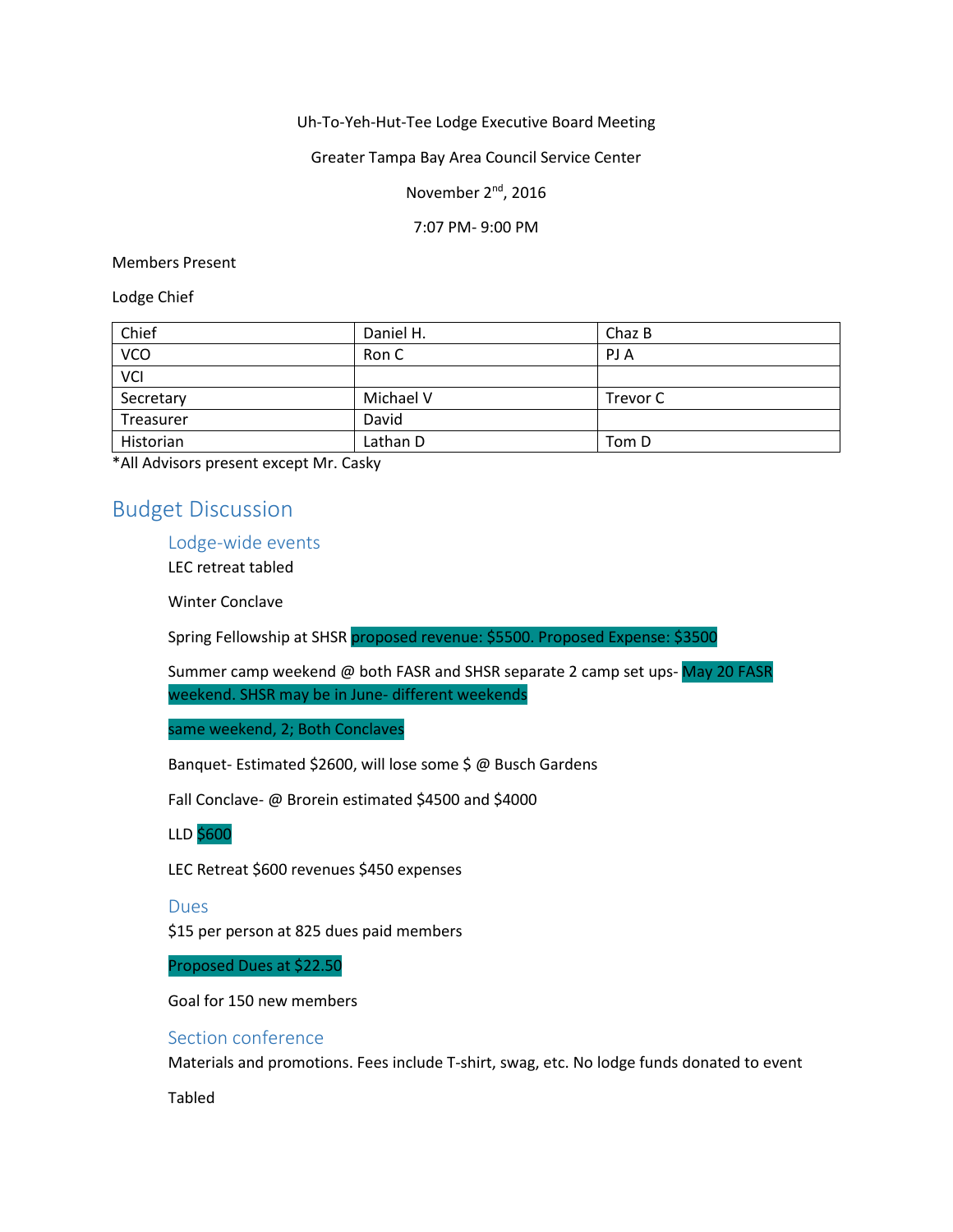#### Section Leadership Seminar 2017

Fees include T-shirt, swag, etc. No lodge funds donated to event,

**Ceremonies** Should not be much spent as materials are pooled

Winter Camp/Summer Camp service corps OA night

Council Camp Project

Day of Service

Merit Badge Academy Given money to make sandwiches

\*Miscellaneous food line item cancelled

## Council Events

Food payed by council event if OA does food service.

Council Endowment fund left remaining for 5-year pledge

Do not touch

# **Camperships** \$1000 send 4 scouts to summer camps

#### Awards

Vigil based on current prices. Miscellaneous left @ \$1000. Annual budget @ Banquet

Founders Award

Chapter Events

Banquet

#### Trading Post

Patch orders, Shirt orders, and National OA orders. Made up from Ordeal and Brotherhood separated revenue. Respective Patch and Shirt orders covered by event fee allocated.

Square, price tag, and pertinent expenses for Trading Post

National OA event Fund NOAC, NEXT, etc.

# Cracker Barrel Lodge OA nights (3) at camps \$150 for Ice cream at all camps

OA GTBAC Camp Staff

1 ½ weeks at FASR 2 weeks @ SHSR Summer Camp Staff